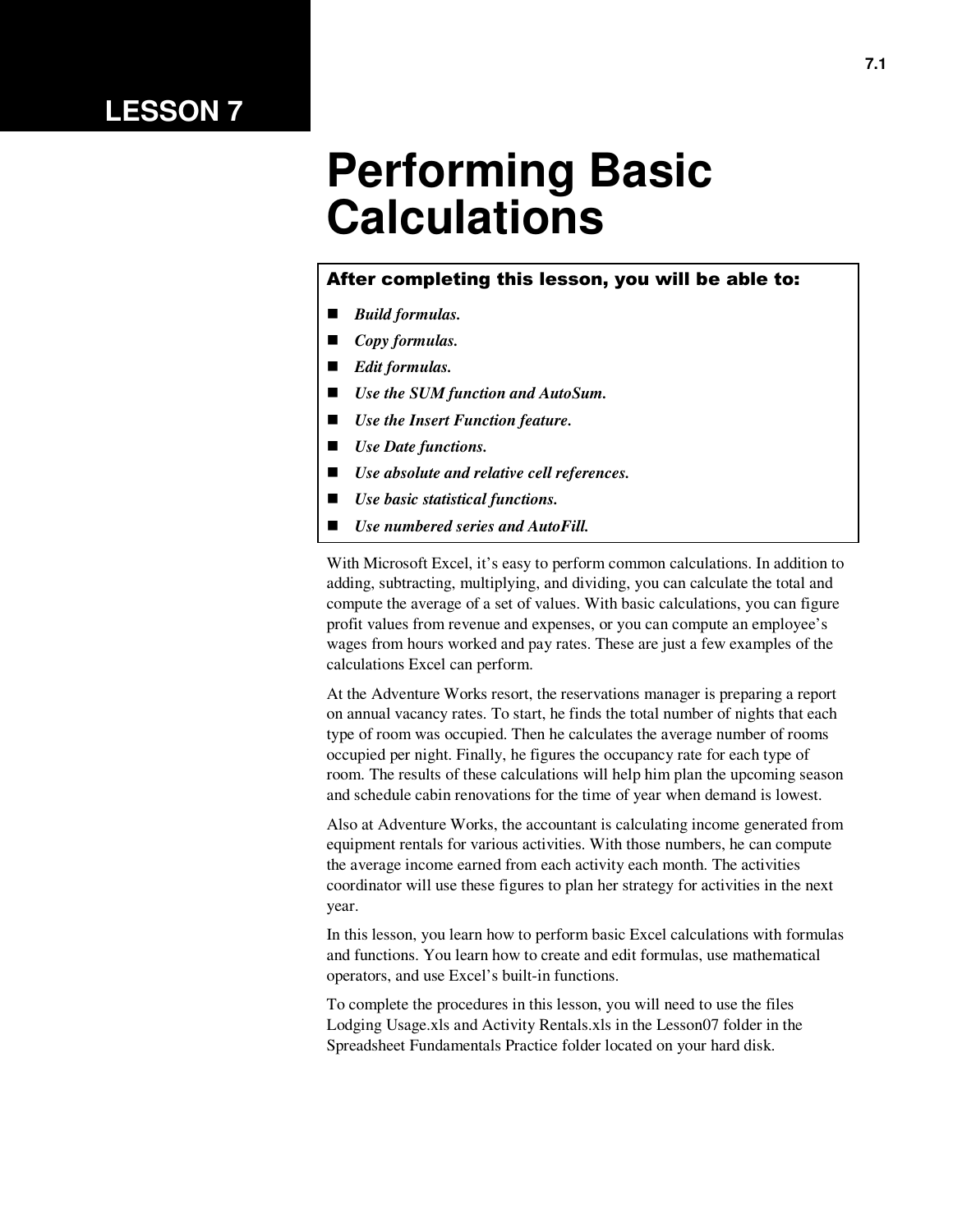### Building Formulas

A **formula** is the written expression of a calculation to be performed by Excel. When you enter a formula into a cell, the formula is stored internally while the calculated result appears in the cell.

A formula is a mathematical equation consisting of two elements: operands and mathematical operators. The operands identify the values to be used in the calculation. An operand can be a constant value, another formula, or a reference to a cell or range of cells. Mathematical operators specify what calculations are to be performed with the values.

To allow Excel to distinguish formulas from data, all formulas begin with an equal sign  $(=)$  or a plus sign  $(+)$ . To view a formula, click the cell containing the formula. The formula will appear in the **Formula bar**.

| <b>Operator</b> | <b>Meaning</b> |
|-----------------|----------------|
| $\wedge$        | Exponentiation |
| $\ast$          | Multiplication |
|                 | Division       |
| ┿               | Addition       |
|                 | Subtraction    |

You can use any of the following mathematical operators in a formula.

When a formula contains two or more operators, operations are not necessarily performed in the order in which you read the formula—that is, left to right. The order in which operations are performed is determined by operator priority, as defined by the rules of mathematics. For example, exponentiation is always performed before any other operation. Multiplication and division are next on the priority list, performed sequentially from left to right. Finally, addition and subtraction are performed, again from left to right. Consider the following equation.

 $2 + 4 * 6 / 3 - 1 = 9$ 

First, four is multiplied by six, and the result is divided by three. Two is then added to the result, and one is subtracted.

Operations contained within parentheses are completed before those outside parentheses. You can override the standard operator priorities by using parentheses. Thus, the following equation is calculated differently than the previous one.

 $(2 + 4) * 6 / (3 - 1) = 18$ 

In this formula, two and four are added first, and the result is multiplied by six. Finally, that result is divided by the result of three minus one.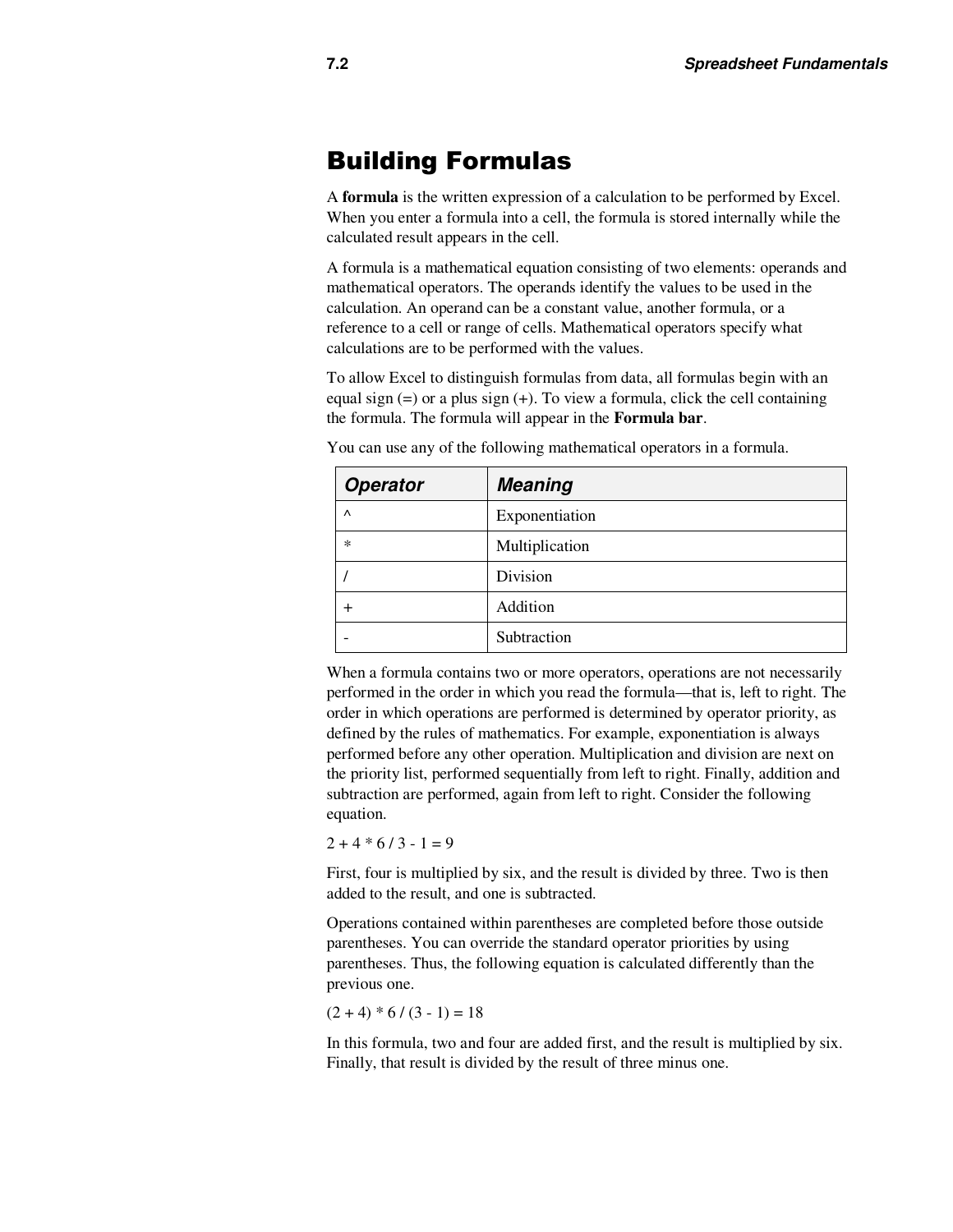Creating a formula is similar to entering text and numbers in cells. To begin, you select the cell in which you want the formula to appear. Then you can use one of two methods to create the formula.

In the first method, you type the formula, including cell addresses, constant values, and mathematical operators, directly into the cell. To mark the entry as a formula, you start by typing an equal sign.

In the second method, you paste the references for a cell or range of cells in the Formula bar. You then complete the formula by typing any operators, constant values, or parentheses.

As you build a formula, it appears in the Formula bar and the cell itself. When you have completed the formula, the cell displays the result of the formula, and the Formula bar displays the formula itself.

The reservations manager at Adventure Works has tracked the number of nights each type of room was occupied in each month for the last year. To calculate occupancy rates, he must find the total number of nights occupied for each month, divide that total by the number of rooms, and finally divide that result by the number of nights in the month.

In this exercise, you open a worksheet and create basic formulas in the worksheet.

- **1** Open the Lodging Usage workbook from the Lesson07 folder in the Spreadsheet Fundamentals Practice folder.
- **2** Click cell C9, type **=C5+C6+C7.**

As you type each cell reference, the cell being referred to is selected and the selection border appears in a specific color. This color matches the color of the text used for the cell reference.

**3** Press Enter.

The total of the cells (908) appears in cell C9.

- **4** Click cell C13, type **=**, and then click cell C5. C5 is added to the formula. The cell you click is color-coded and shows a flashing marquee border.
- **5** Type **/**, click cell A5, and then click the Enter button on the Formula bar.

Excel completes the formula and displays the ratio of cells C5 and A5 (30.25).

**6** Scroll down, if necessary, and click cell C21. Click in the Formula bar, type **=C13/31**, and then click the Enter button on the Formula bar.

Excel calculates the occupancy rate of chalet rooms for the month of January (0.97581), and the results appear in cell C21.

- **7** On the Format menu, click Cells.
- **8** Switch to the Number tab if necessary and click Percentage on the Category list.

When you type a cell address in a formula, it doesn't matter if you use uppercase or lowercase letters. For example, references B8 and b8 refer to the same cell.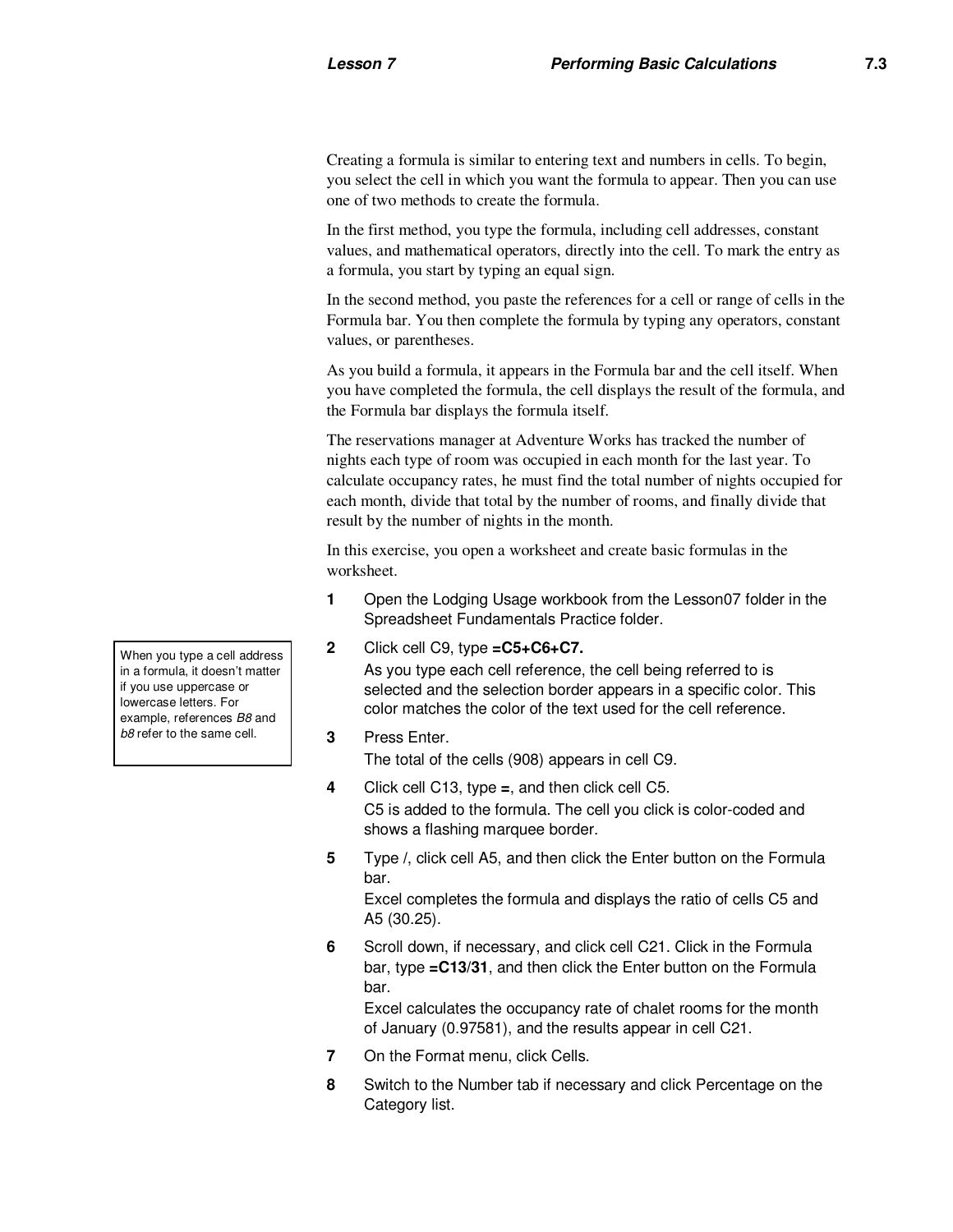**9** Click OK to accept the default number of decimal places (2). The value in C21 appears as a percentage.

|                          | A                     | B                     | Ċ      | D                                          | E   | F   | G   | H    |                                  | J                                           | K    |     | M   | $N_{\bullet}$ |
|--------------------------|-----------------------|-----------------------|--------|--------------------------------------------|-----|-----|-----|------|----------------------------------|---------------------------------------------|------|-----|-----|---------------|
| 1                        |                       |                       |        |                                            |     |     |     |      |                                  | Lodging Usage and Vacancy, Fiscal Year 2004 |      |     |     |               |
| $\overline{c}$           |                       |                       |        |                                            |     |     |     |      |                                  |                                             |      |     |     |               |
| 3                        |                       |                       |        |                                            |     |     |     |      | <b>Number of Nights Occupied</b> |                                             |      |     |     |               |
|                          | $#$ of                | <b>Type of</b>        |        |                                            |     |     |     |      |                                  |                                             |      |     |     |               |
| 4                        | Rooms                 | Room                  | Jan    | Feb                                        | Mar | Apr | May | Jun  | Jul                              | Aug                                         | Sep  | Oct | Nov | De            |
| 5                        | 12                    | Chalet                | 363    | 311                                        | 247 | 176 | 143 | 121  | 154                              | 218                                         | 239  | 275 | 303 |               |
| 6                        | 20                    | Cabin                 | 411    | 429                                        | 396 | 292 | 254 | 484  | 501                              | 555                                         | 493  | 366 | 245 |               |
| $\overline{\phantom{a}}$ | 40                    | RV Space              | 134    | 157                                        | 323 | 467 | 792 | 1028 | 1143                             | 1096                                        | 888  | 637 | 244 |               |
| 8                        | 50                    | <b>Tent Site</b>      | ۵      | 0                                          | 11  | 47  | 431 | 962  | 1381                             | 1426                                        | 1011 | 68  | 6   |               |
| 9                        | 122                   | Total                 | 908    |                                            |     |     |     |      |                                  |                                             |      |     |     |               |
| 10                       |                       |                       |        |                                            |     |     |     |      |                                  |                                             |      |     |     |               |
| 11                       |                       |                       |        | Average Number of Nights Occupied per Room |     |     |     |      |                                  |                                             |      |     |     |               |
|                          |                       | <b>Type of</b>        |        |                                            |     |     |     |      |                                  |                                             |      |     |     |               |
| 12                       |                       | Room                  | Jan    | Feb                                        | Mar | Apr | May | Jun  | Jul                              | Aug                                         | Sep  | Oct | Nov | De            |
| 13                       |                       | Chalet                | 30.25  |                                            |     |     |     |      |                                  |                                             |      |     |     |               |
| 14                       |                       | Cabin                 |        |                                            |     |     |     |      |                                  |                                             |      |     |     |               |
| 15                       |                       | RV Space              |        |                                            |     |     |     |      |                                  |                                             |      |     |     |               |
| 16                       |                       | <b>Tent Site</b>      |        |                                            |     |     |     |      |                                  |                                             |      |     |     |               |
| 17                       |                       | Total                 |        |                                            |     |     |     |      |                                  |                                             |      |     |     |               |
| 18                       |                       |                       |        |                                            |     |     |     |      |                                  |                                             |      |     |     |               |
| 19                       |                       |                       |        |                                            |     |     |     |      | <b>Occupancy Rate</b>            |                                             |      |     |     |               |
|                          |                       | Type of               |        |                                            |     |     |     |      |                                  |                                             |      |     |     |               |
| 20                       |                       | Room                  | Jan    | Feb                                        | Mar | Apr | May | Jun  | Jul                              | Aug                                         | Sep  | Oct | Nov | De            |
| 21                       |                       | Chalet                | 97.58% |                                            |     |     |     |      |                                  |                                             |      |     |     |               |
| 22                       |                       | Cabin                 |        |                                            |     |     |     |      |                                  |                                             |      |     |     |               |
| 00<br>$\blacksquare$     | $\blacktriangleright$ | $H \setminus$ Usage / |        |                                            |     |     |     |      | $\blacktriangleleft$             |                                             |      |     |     |               |

Keep this file open for the next exercise.

To calculate the formulas in all worksheets in all open workbooks, press F9. To calculate those in only the active worksheet, press Shift+F9.

## tip

By default, Excel calculates formulas automatically. To change when a formula is calculated, on the Tools menu, click Options, and on the Calculation tab, select the desired option.

## Copying Formulas

You might often find that a similar formula is needed in several adjacent cells. For example, if you have a list of items and each item contributes to the total income for one year, you might want to add the items to total the income for that year. To total the income for consecutive years, you can create formulas to sum the income for each year.

Fortunately, you can avoid entering formulas repeatedly and save a considerable amount of time by copying a cell with a completed function and pasting it into the destination cells. You can also use the Fill handle, which is the small square in the bottom-right corner of the active cell.



When you select a cell with a formula and drag the Fill handle, Excel changes the cell references in the formula to match those of the column or row to which it has been copied.

The reservations manager does not want to type the same formula over and over to calculate the occupancy rate for each type of room for each month. Instead, he copies his formulas to several locations.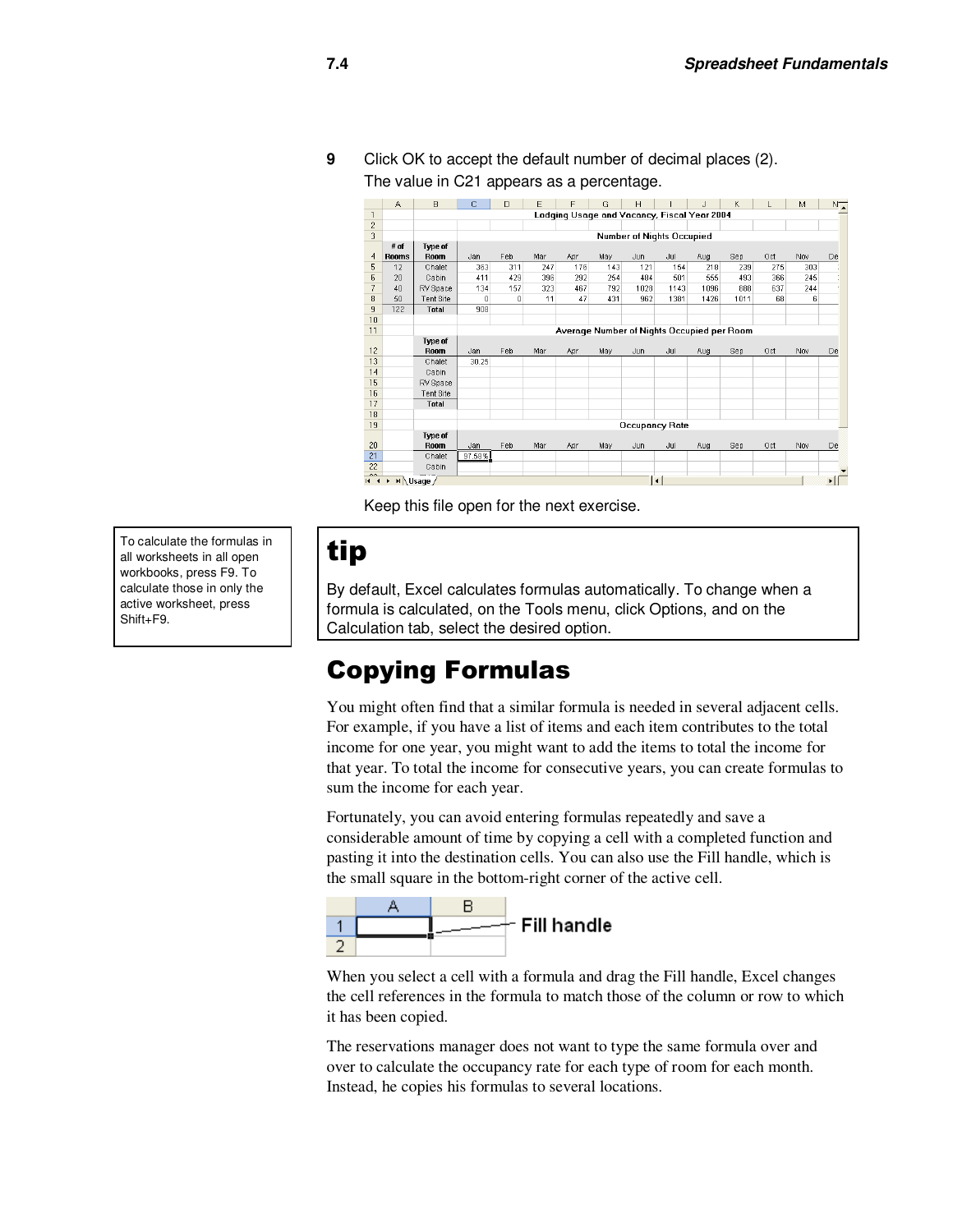In this exercise, you copy formulas in your worksheet.

- **1** Click cell C13, and on the Edit menu, click Copy. A flashing marquee border appears around the cell.
- **2** Click cell C14, and on the Edit menu, click Paste. The formula is pasted in cell C14 and the Paste Options button appears next to the cell.
- **3** Repeat step 2 for cells C15 and C16.
- **4** Click cell C9, and point to the Fill handle.

| Cabin            | 411 | 429 |
|------------------|-----|-----|
| RV Space         | 134 | 157 |
| <b>Tent Site</b> | п   |     |
| Total            |     |     |
|                  |     |     |

The mouse pointer turns into a crosshair pointer when properly positioned.

**5** Drag the Fill handle to cell D9.

The formula in cell C9 is copied to cell D9 and the Auto Fill Options button appears next to the cell.

- **6** Click cell D9, and observe its formula in the Formula bar. The formula is copied from C9, and the column letter is adjusted to match the column of the new cell.
- **7** Point to the Fill handle in cell D9, and drag the handle to cell N9. The formula is copied to cells E9:N9. The total numbers of nights occupied for each month are displayed in cells E9:N9.



**8** Save the worksheet and leave it open for a later exercise.

For more information on the Paste Options button, see Lesson 2 "Editing and Formatting Worksheets."

To copy a formula from the cell to the left of a selected cell, press Ctrl+R. To copy a formula from the cell above a selected cell, press Ctrl+D.

When you copy a formula to a different cell, Excel also copies the formatting to the other cell.

You can use the Fill handle to copy text directly from one cell or another, or you can use it to complete a series of years, dates, days, and so on. You will learn more about Fill features later in this lesson.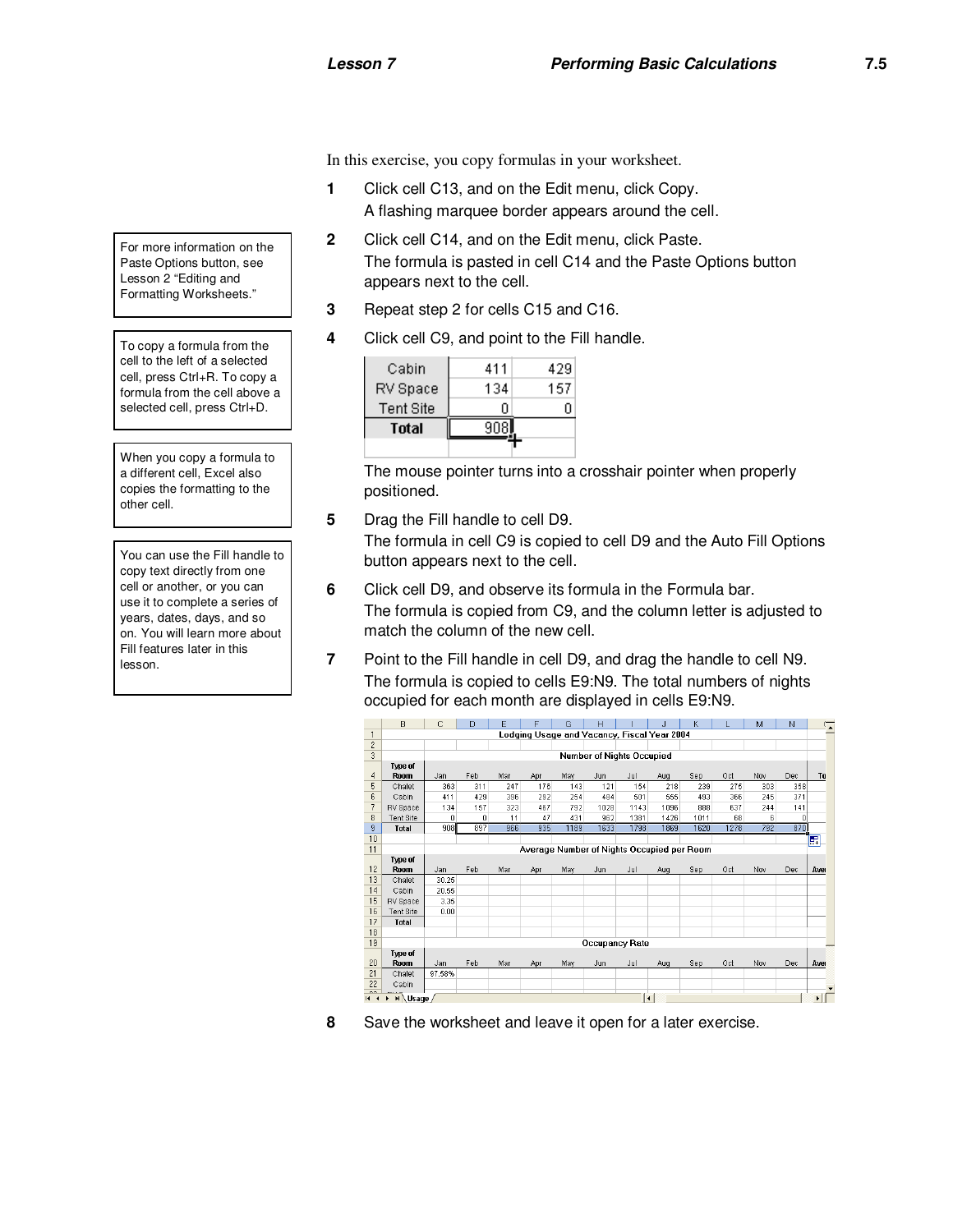## Editing Formulas

Editing a formula that you have already created is easy and similar to editing the contents of any other cell. You can:

■ Double-click the cell, type your changes directly in the cell, and press Enter.

Or

■ Click the cell, click in the Formula bar, type your changes, and click the Enter button on the Formula bar.

To delete a formula, click the cell and press the Delete key.

In this exercise, you revise and delete formulas.

- **1** Open the Activity Rentals workbook from the Lesson07 folder in the Spreadsheet Fundamentals Practice folder.
- **2** Click cell O3, and click to the right of the formula in the Formula bar.

The insertion point flashes at the end of the formula.

- **3** Press the Backspace key three times, then click the Enter button. The price per rental, shown in cell O3, is deleted from the formula. The revised formula calculates total kayak rentals for the year.
- **4** Copy the formula to cells O4:O17 by using the Fill handle in cell O3.

Excel calculates and displays the total yearly rentals per type of equipment.

**5** Click cell O2, delete the existing text, type **Yearly Rentals**, and then press Enter.

|                | с   | D            | Ε              | F   | G   | H                   |                   | J.  | K        | ш              | M              | N            | $\circ$ | P                          |
|----------------|-----|--------------|----------------|-----|-----|---------------------|-------------------|-----|----------|----------------|----------------|--------------|---------|----------------------------|
|                |     |              |                |     |     |                     | Rentals per Month |     |          |                |                |              |         |                            |
| $\overline{c}$ | Jan | Feb          | Mar            | Apr | Mau | Jun                 | Jul               | Aug | Sep      | Oct            | Nov            | Dec          |         | Yearly Rentals             |
| $\overline{3}$ | 0   | 0            | $\overline{c}$ | 4   | 5   | 8                   | 18                | 12  | 6        | $\overline{2}$ | 0              | $^{\circ}$   | 57      | Kayaks                     |
| 4              | 0   | 0            | 16             | 40  | 42  | 28                  | 30                | 32  | 15       | 11             | o.             | 0            | 214     | Tennis Rackets             |
| 5              | 85  | 65           | 54             | 42  | 0   | $\bf{0}$            | $\bf{0}$          | 0   | $\theta$ | $\bf{0}$       | 17             | 78           | 341     | Skis - Downhill            |
| 6              | 68  | 54           | 45             | 31  | 0   | 0.                  | $\mathbf{0}$      | 0.  | o        | $\mathbf{0}$   | 15             | 47           | 260     | Ski Boots                  |
| 7              | 32  | 13           | $\bf{0}$       | 0   | 0   | $\ddot{\mathbf{0}}$ | $\bf{0}$          | 0   | $\theta$ | $\mathbf{0}$   | 23             | 35           | 103     | Snowshoes                  |
| 8              | 6   | ÷            | $\overline{c}$ | 0   | 0   | 0.                  | $\mathbf{0}$      | n   | 0        | $\mathbf{0}$   | ٠              | 10           | 32      | Snowmobiles                |
| $\bf{3}$       | 3   | 5            | z              | 4   | 9   | 17                  | 13                | 23  | 5        | $\overline{c}$ | 0              | $\bf{0}$     | 88      | <b>Fishing Poles</b>       |
| 10             | 0   | 0            | 13             | 18  | 23  | 30                  | 46                | 48  | 53       | 33             | $\overline{c}$ | 0            | 266     | Mountain Bikes             |
| 11             | 0   | 0            | 24             | 32  | 41  | 45                  | 58                | 65  | 75       | 41             | $\overline{c}$ | 0            | 383     | Helmets                    |
| 12             | 3   | 7            | 6              | 14  | 18  | 14                  | 13                | 12  | 11       | 15             | 9              | 8            | 130     | Backbacks                  |
| 13             | 0   | $^{\circ}$   | 11             | 14  | 18  | 15                  | 12                | 17  | 22       | 8              | 0              | $\mathbf{0}$ | 117     | <b>Rollerblades</b>        |
| 14             | 0   | 0            | 11             | 14  | 15  | 14                  | 12                | 16  | 20       | 8              | 0.             | 0            | 110     | Pads                       |
| 15             | 11  | 13           | 3              | 16  | 20  | 14                  | 18                | 17  | 21       | 25             | 9              | 13           | 186     | <b>Binoculars</b>          |
| 16             | 25  | 28           | 13             | 0   | 0   | $\theta$            | $\mathbf{0}$      | 0   | $\theta$ | $\mathbf{0}$   | 8              | 19           | 93      | Skis - Cross Countru       |
| 17             | 0   | $\mathbf{0}$ | $\theta$       | 3   | 12  | 16                  | 15                | 13  | 12       | $\Omega$       | 0              | $\mathbf{0}$ | 71      | <b>Bafts</b>               |
| 18             |     |              |                |     |     |                     |                   |     |          |                |                |              |         | <b>Total Annual Income</b> |

The new label replaces the old one.

**6** Click cell O17, and press the Delete key. The formula and the cell contents are deleted from the cell.

**7** Close the workbook without saving your changes.

If you inadvertently delete or change a formula, press Ctrl+Z or click the Undo button on the Standard toolbar to reverse the action.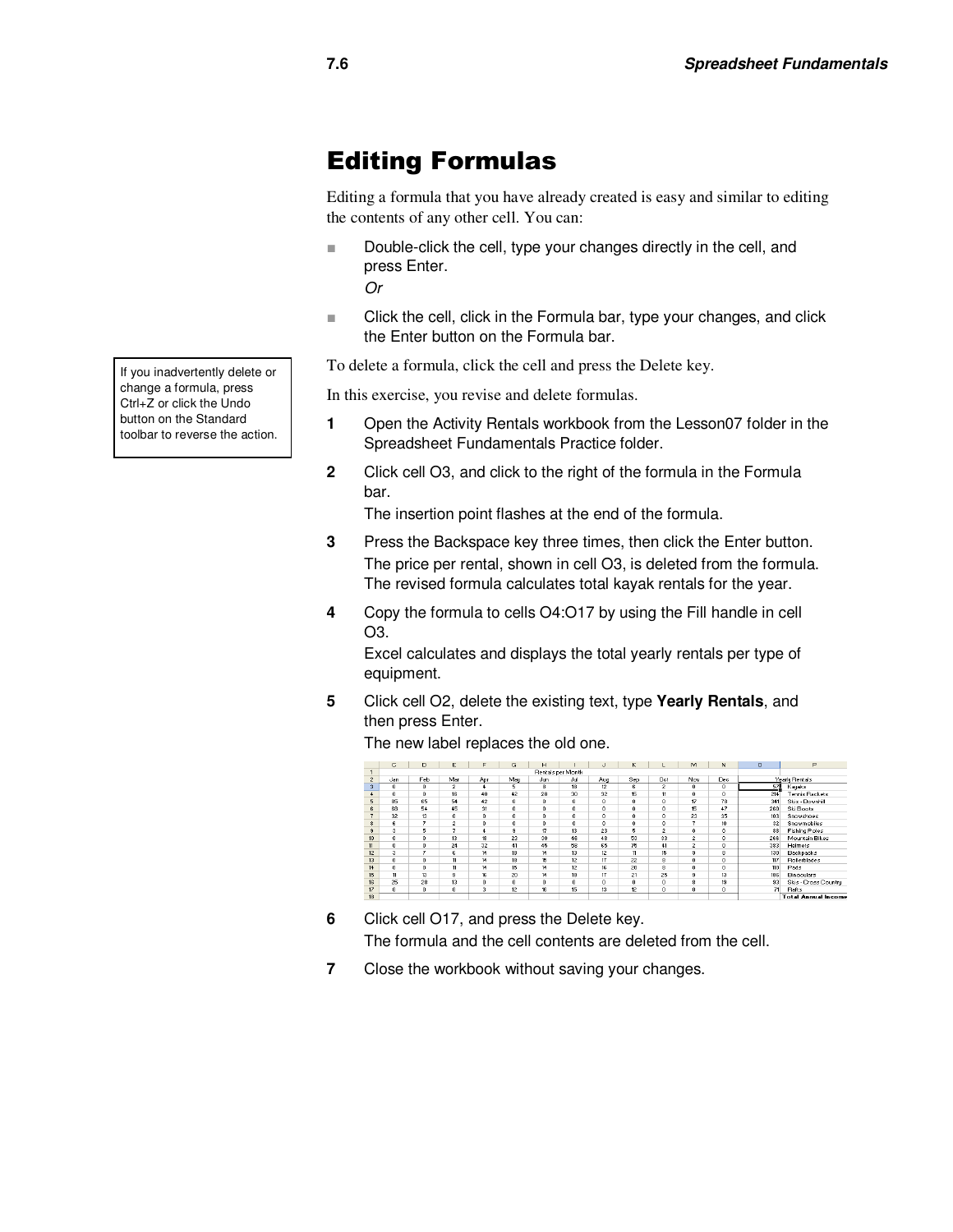## Using the SUM Function and AutoSum

One of the most common calculations performed in a worksheet is adding a range of cells. You can add a range of cells by creating a formula that includes each cell label separated by the addition (+) operator. An easier way to achieve the same result is to use the SUM function.

A **function** is a predefined formula that performs a common or complex calculation. A function consists of two components: the *function name* and, in most cases, an *argument list*. The argument list, which is enclosed in parentheses, contains the data that the function requires to produce the result. Depending on the function, an argument can be a constant value, a single-cell reference, a range of cells, a range name, or even another function. When a function contains multiple arguments, the arguments are separated by commas.

For example, the SUM function adds values or a range of cells. You enter the range of cells as an argument to the function, and Excel calculates the total of the range. A typical SUM function, totaling cells B5 through B10, looks like this.

#### $=SUM(B5:B10)$

You will learn about other functions later in this lesson.

Excel's **AutoSum** feature offers a shortcut for entering SUM functions to total ranges of cells. When you click the AutoSum button on the Standard toolbar, Excel totals cells directly above or to the left of the cell containing the function.

The reservations manager learns that AutoSum can make it even easier for him to complete his occupancy calculations. He can use AutoSum to calculate the many totals he needs.

In this exercise, you use AutoSum to total a range of cells.

- **1** If necessary, switch to the Lodging Usage workbook that you used earlier in this lesson.
- **2** Click cell C17, and click the AutoSum button on the Standard toolbar.

A SUM formula appears in cell C17 and the Formula bar, and the range C13:C16 is surrounded by a flashing marquee border.

- **3** Press Enter. The formula is entered in cell C18, and the result (54.15) is displayed.
- **4** Click cell O5, and then click AutoSum.

A SUM formula is displayed in cell O5 and in the Formula bar, and the range C5:N5 is surrounded by a flashing marquee border.

If there are any nonnumeric cells within the range of cells you want to total, AutoSum will, by default, calculate the total only from the active cell to the first nonnumeric cell. To get around this problem, either alter the arguments to include the full range of cells, or select only the range of cells you want to total.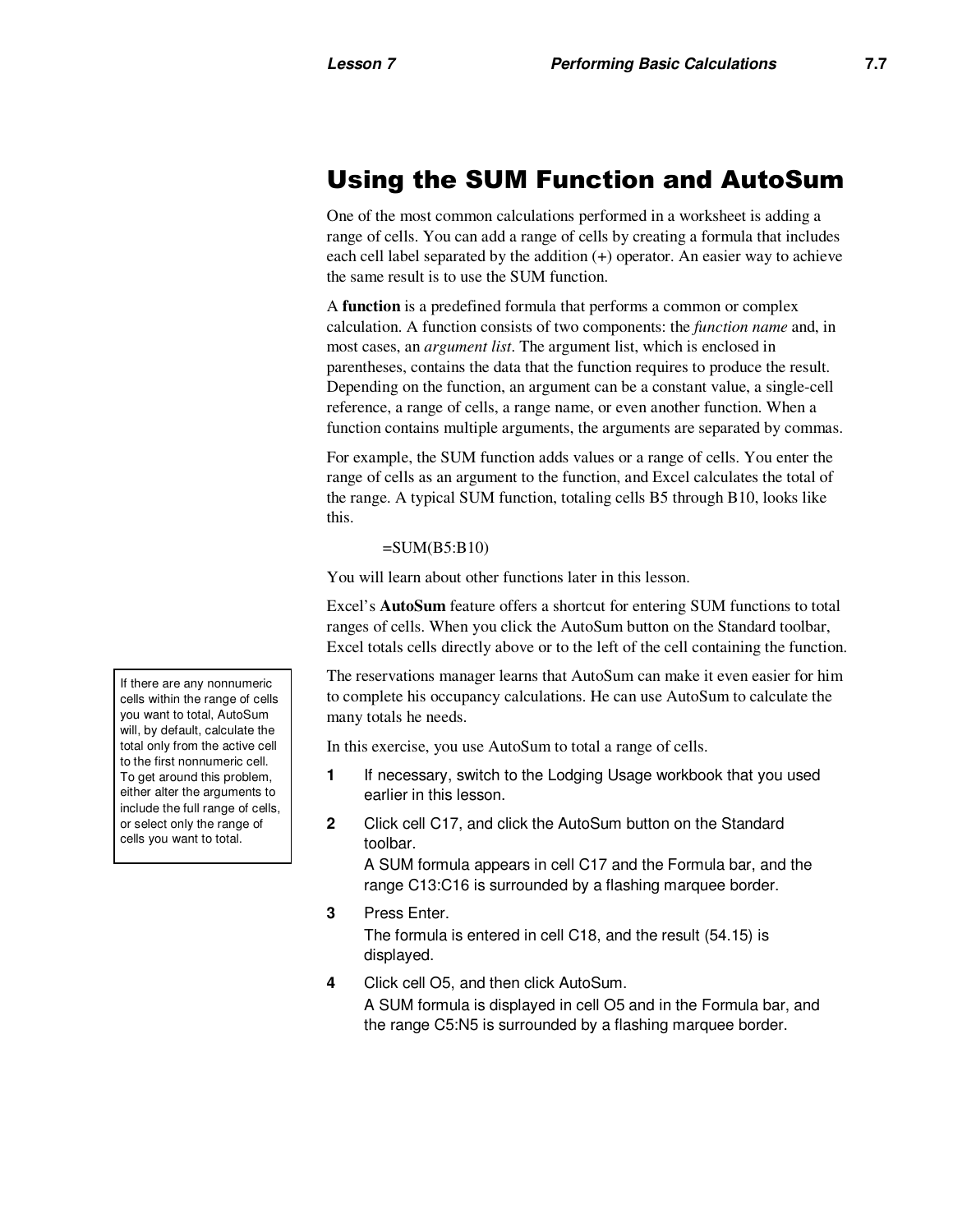**5** Press Enter.

The formula is entered in cell O5, and the result (2908) is displayed.

|                | C                          | D   | E   | F                                           | G    | н    |                           | J    | K              |      | M   | N           | $\circ$ | P- |
|----------------|----------------------------|-----|-----|---------------------------------------------|------|------|---------------------------|------|----------------|------|-----|-------------|---------|----|
| $\mathbf{1}$   |                            |     |     | Lodging Usage and Vacancy, Fiscal Year 2004 |      |      |                           |      |                |      |     |             |         |    |
| $\overline{c}$ |                            |     |     |                                             |      |      |                           |      |                |      |     |             |         |    |
| 3              |                            |     |     |                                             |      |      | Number of Nights Occupied |      |                |      |     |             |         |    |
|                |                            |     |     |                                             |      |      |                           |      |                |      |     |             |         |    |
| $\overline{4}$ | Jan                        | Feb | Mar | Apr                                         | May  | Jun. | Jul                       | Aug  | Sep            | Oct  | Nov | Dec         | Total   |    |
| 5              | 363                        | 311 | 247 | 176                                         | 143  | 121  | 154                       | 218  | 239            | 275  | 303 | 358         | 2908    |    |
| 6              | 411                        | 429 | 396 | 292                                         | 254  | 484  | 501                       | 555  | 493            | 366  | 245 | 371         |         |    |
| 7              | 134                        | 157 | 323 | 467                                         | 792  | 1028 | 1143                      | 1096 | 888            | 637  | 244 | 141         |         |    |
| 8              | $\Omega$                   | 0   | 11  | 47                                          | 431  | 962  | 1381                      | 1426 | 1011           | 68   | 6   | $\mathbf 0$ |         |    |
| 9              | 908                        | 897 | 966 | 935                                         | 1189 | 1633 | 1798                      | 1869 | 1620           | 1278 | 792 | 870         |         |    |
| 10             |                            |     |     |                                             |      |      |                           |      |                |      |     |             |         |    |
| 11             |                            |     |     | Average Number of Nights Occupied per Room  |      |      |                           |      |                |      |     |             |         |    |
|                |                            |     |     |                                             |      |      |                           |      |                |      |     |             |         |    |
| 12             | Jan                        | Feb | Mar | Apr                                         | May  | Jun  | Jul                       | Aug  | Sep            | Oct  | Nov | Dec         | Average |    |
| 13             | 30.25                      |     |     |                                             |      |      |                           |      |                |      |     |             |         |    |
| 14             | 20.55                      |     |     |                                             |      |      |                           |      |                |      |     |             |         |    |
| 15             | 3.35                       |     |     |                                             |      |      |                           |      |                |      |     |             |         |    |
| 16             | 0.00                       |     |     |                                             |      |      |                           |      |                |      |     |             |         |    |
| 17             | 54.15                      |     |     |                                             |      |      |                           |      |                |      |     |             |         |    |
| 18             |                            |     |     |                                             |      |      |                           |      |                |      |     |             |         |    |
| 19             |                            |     |     |                                             |      |      | <b>Occupancy Rate</b>     |      |                |      |     |             |         |    |
|                |                            |     |     |                                             |      |      |                           |      |                |      |     |             |         |    |
| 20             | Jan                        | Feb | Mar | Apr                                         | May  | Jun  | Jul                       | Aug  | Sep            | Oct  | Nov | Dec         | Average |    |
| 21             | 97.58%                     |     |     |                                             |      |      |                           |      |                |      |     |             |         |    |
| 22<br>$\sim$   |                            |     |     |                                             |      |      |                           |      |                |      |     |             |         |    |
| $\blacksquare$ | $H \setminus$ Usage /<br>٠ |     |     |                                             |      |      |                           |      | $\overline{1}$ |      |     |             |         |    |

**6** Save the workbook and leave it open for a later exercise.

## Using the Insert Function

You can enter a function into a cell just as you would enter any formula: by typing it directly in the cell or in the Formula bar. The Insert Function button offers a third option. By accepting arguments and even additional functions, the Function Arguments dialog box helps you create formulas that contain functions. In fact, the Function Arguments dialog box is particularly useful when a formula contains more than one function, such as a function within a function. The Insert Function dialog box lists each function. The Function Arguments dialog box lists each function's arguments, a description of each function and its arguments, the calculated result of each function, and the overall formula.

At Adventure Works, the accountant uses the Insert Function feature to calculate the annual income generated through the rental of various types of sporting equipment.

In this exercise, you use the Insert Function feature to enter functions in a worksheet.

- **1** Open the Activity Rentals workbook from the Lesson07 folder in the Spreadsheet Fundamentals Practice folder.
- **2** Click cell O3, and press Delete. The formula is deleted from the cell.
- **3** Click the Insert Function button to the left of the Formula bar. The Insert Function dialog box opens, as shown in the illustration on the following page.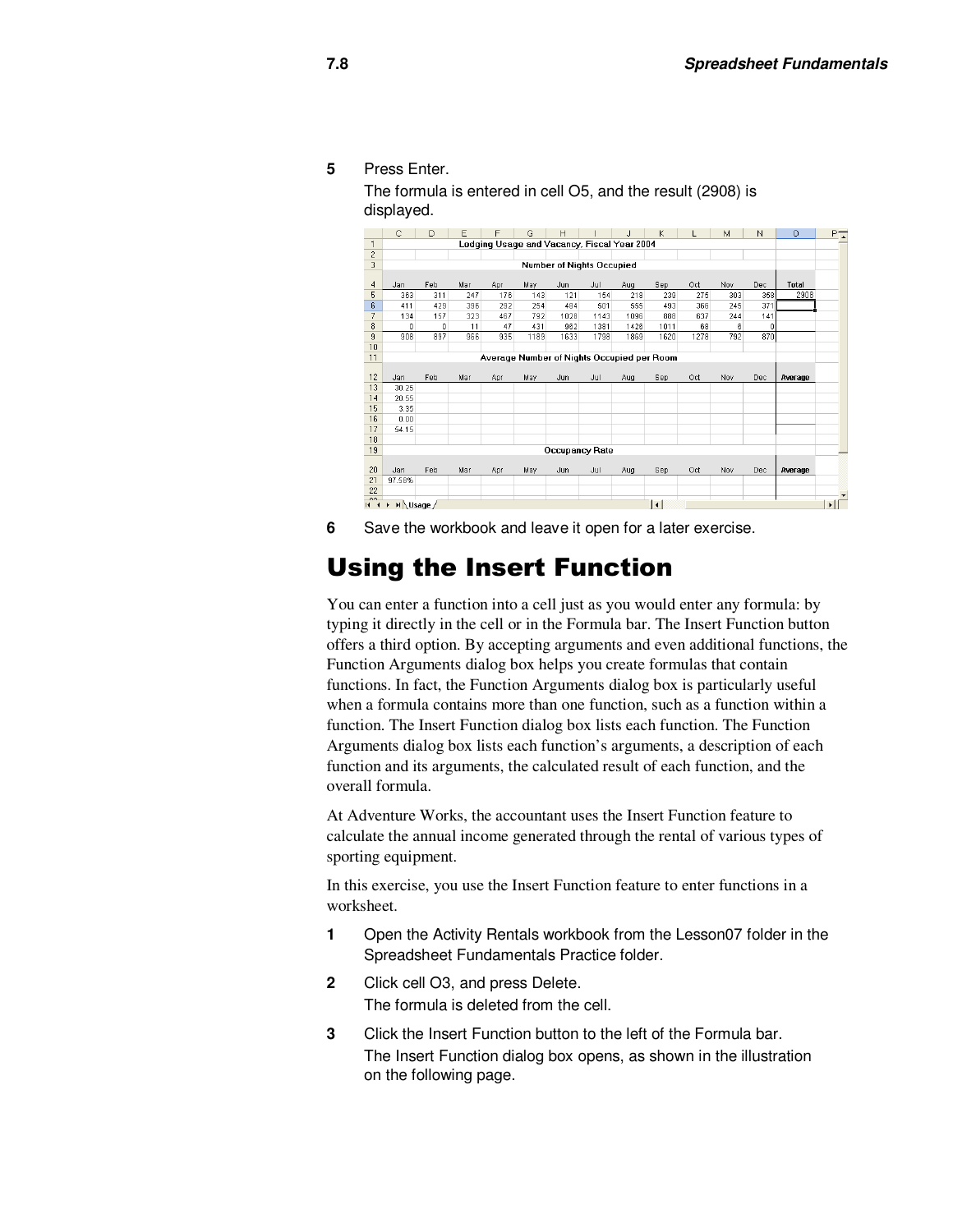| <b>Insert Function</b>                                                                                                                                             |              |  |  |  |  |  |  |
|--------------------------------------------------------------------------------------------------------------------------------------------------------------------|--------------|--|--|--|--|--|--|
| Search for a function:                                                                                                                                             |              |  |  |  |  |  |  |
| Type a brief description of what you want to do and then<br>click Go                                                                                               | Go           |  |  |  |  |  |  |
| Or select a category: Most Recently Used                                                                                                                           |              |  |  |  |  |  |  |
| Select a function:                                                                                                                                                 |              |  |  |  |  |  |  |
| AVERAGE<br>DATE<br><b>SLIM</b><br>IF<br><b>HYPERLINK</b><br>COUNT<br>IMAX                                                                                          |              |  |  |  |  |  |  |
| AVERAGE(number1,number2,)<br>Returns the average (arithmetic mean) of its arguments, which can be<br>numbers or names, arrays, or references that contain numbers. |              |  |  |  |  |  |  |
| Help on this function                                                                                                                                              | Cancel<br>OK |  |  |  |  |  |  |

**4** In the Select a function list, click SUM and then click OK. The Function Arguments dialog box appears, showing the SUM function totaling cells C3:N3.

| <b>Function Arguments</b>                         |                                                       |                                                                                       |
|---------------------------------------------------|-------------------------------------------------------|---------------------------------------------------------------------------------------|
| <b>SUM</b><br>Number1 38M8<br>Number <sub>2</sub> |                                                       | $\boxed{\frac{1}{2}}$ = {0,0,2,4,5,8,18,12,<br>$\mathbf{E}$ = number                  |
| Adds all the numbers in a range of cells.         |                                                       | $= 57$                                                                                |
|                                                   | are ignored in cells, included if typed as arguments. | <b>Number1:</b> number1, number2, are 1 to 30 numbers to sum. Logical values and text |
| Formula result $=$                                | 57                                                    |                                                                                       |
| Help on this function                             |                                                       | Cancel<br>OK                                                                          |

**5** In the Formula bar, click to the right of the closing parenthesis, and type **\*A3**.

This formula totals the number of kayak rentals per year, and then it multiplies the total by the cost per rental.

- **6** Click OK in the Function Arguments dialog box. The Function Arguments dialog box closes and the result of the income calculation (1995) appears in cell O3.
- **7** Click cell A20. Then type **=COUNT(** and select cells A3:A17. Cells A3 through A17 appear as arguments in the COUNT function.
- **8** Type the closing **)** and press Enter. Excel counts 15 numeric entries in cells 3 through 17 of column A.
- **9** Delete the entry in cell A20, and save the workbook. Leave the workbook open for a later lesson.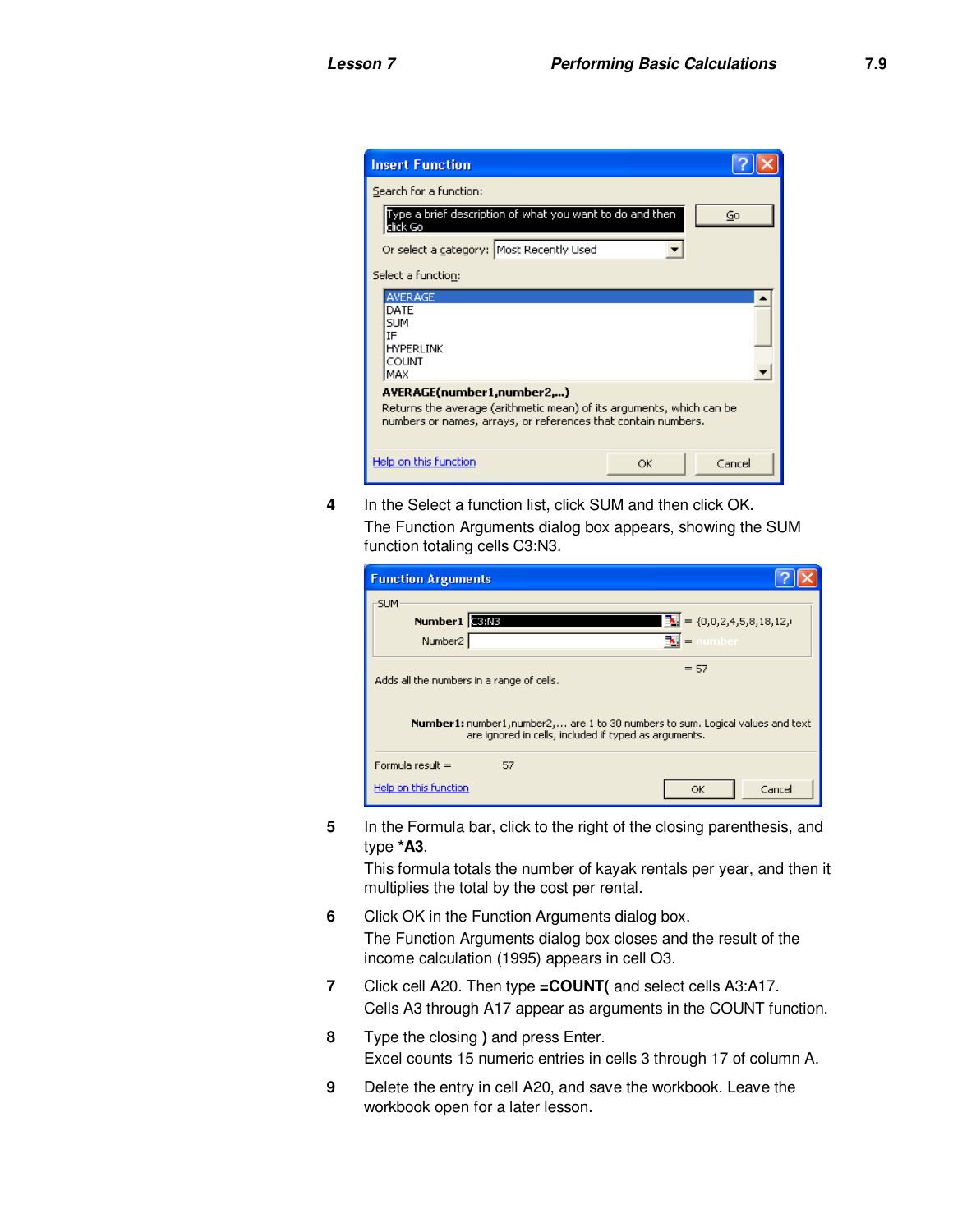## Using Date Functions

Excel's Date and Time functions allow you to use dates and times in formulas. To perform calculations on these values, Excel converts each date and time to a serial number. The Date function performs that conversion for any year, month, and day combination you enter. The Time function converts any hour, minute, and second combination you enter.

NOW and TODAY are two of the most frequently used date functions. NOW returns the date and time that the function was entered in a worksheet. TODAY returns only the date. Each time you open a workbook that uses one of these functions, the date or time is updated automatically.

In March, the reservations manager needs to figure the occupancy rate for the winter season, which runs from November 1 through the end of February. He wants to confirm the number of days in that season.

In this exercise, you use Date functions to calculate the amount of time between two dates.

- **1** Switch to the Lodging Usage workbook.
- **2** Click cell A20, and click the Insert Function button.
- **3** Select DATE from the Select a function list and click OK. The Function Arguments dialog box opens.
- **4** In the Year box, type **2004**.
- **5** In the Month box, type **02**.
- **6** In the Day box, type **29**.

The serial number for the date 02/29/2004 appears as the formula result at the bottom of the Function Arguments dialog box.

| <b>Function Arguments</b> |                                                                                                                                                   |                    |  |
|---------------------------|---------------------------------------------------------------------------------------------------------------------------------------------------|--------------------|--|
| DATE                      |                                                                                                                                                   |                    |  |
| Year $2004$               |                                                                                                                                                   | $= 2004$           |  |
| Month $02$                |                                                                                                                                                   | $= 2$              |  |
| Day $\sqrt{29}$           |                                                                                                                                                   | $\frac{1}{2}$ = 29 |  |
|                           | Returns the number that represents the date in Microsoft Excel date-time code.<br>Day is a number from 1 to 31 representing the day of the month. | $= 38046$          |  |
| Formula result $=$        | 38046                                                                                                                                             |                    |  |
| Help on this function     |                                                                                                                                                   | Cancel<br>OK       |  |

- **7** Click to the right of the function in the Formula bar, and type a minus sign (**-**).
- **8** On the Functions list to the left of the Formula bar, click Date. The Function Arguments dialog box opens.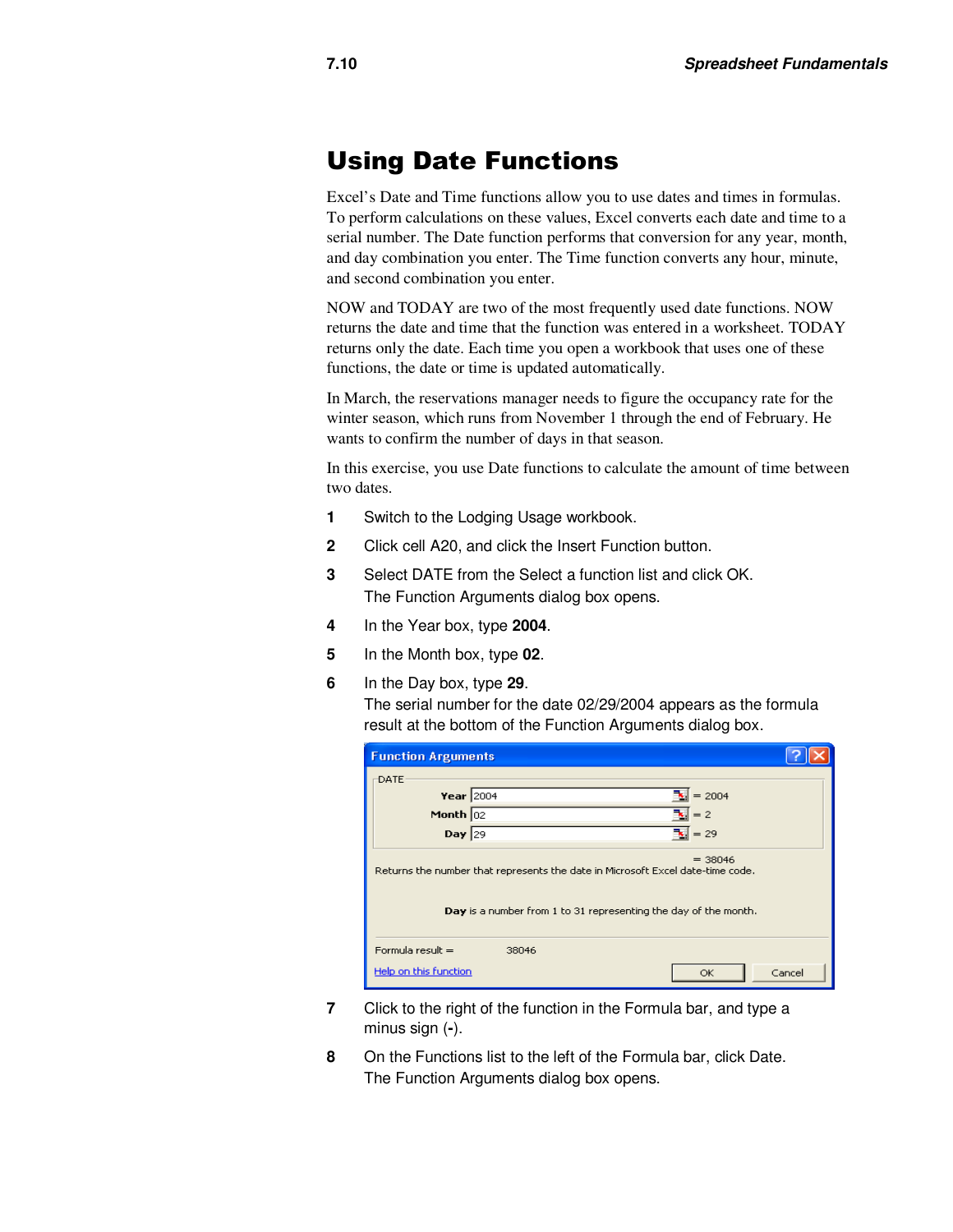Date functions are most useful when the date arguments are formulas, rather than constants.

**9** In the Year, Month, and Day boxes, type the date **11/01/2003**, and click OK.

The total number of days (120) between 11/1/2003 and 2/29/2004 appears in the cell. The formula reads: =DATE(2000,2,29) -DATE(1999,11,1)

- **10** In the Formula bar, click the first Date function. A ScreenTip appears with a description of each item in that portion of the formula.
- **11** Click year in the ScreenTip to select the current number and type **2005**.
- **12** In the Formula bar, click to the right of the formula.
- **13** Press the Backspace key 15 times to remove the second date function.
- **14** Type **TODAY()**, and press Enter. The total number of days between 2/29/2005 and the current date appears in the cell.
- **15** Close the workbook without saving your changes.

## tip

To quickly calculate the number of days between two dates that already appear in cells in your worksheet, simply subtract one cell from the other. For example, if cell A1 contains the date 11/1/2003 and cell A2 contains the date 2/29/2004, the number of days between them can be calculated with the following formula.

 $=$ A2-A1

Make sure to choose the number format for the cell containing this formula. Otherwise, Excel displays the result in the same format as the cells used in the calculation (in this case, as a date).

## Using Absolute and Relative Cell References

In Excel, you can refer to other cells either absolutely or relatively. An **absolute reference** refers to the address of a specific cell. A **relative reference** refers to a cell that is a specific number of rows and columns from the cell that contains the reference.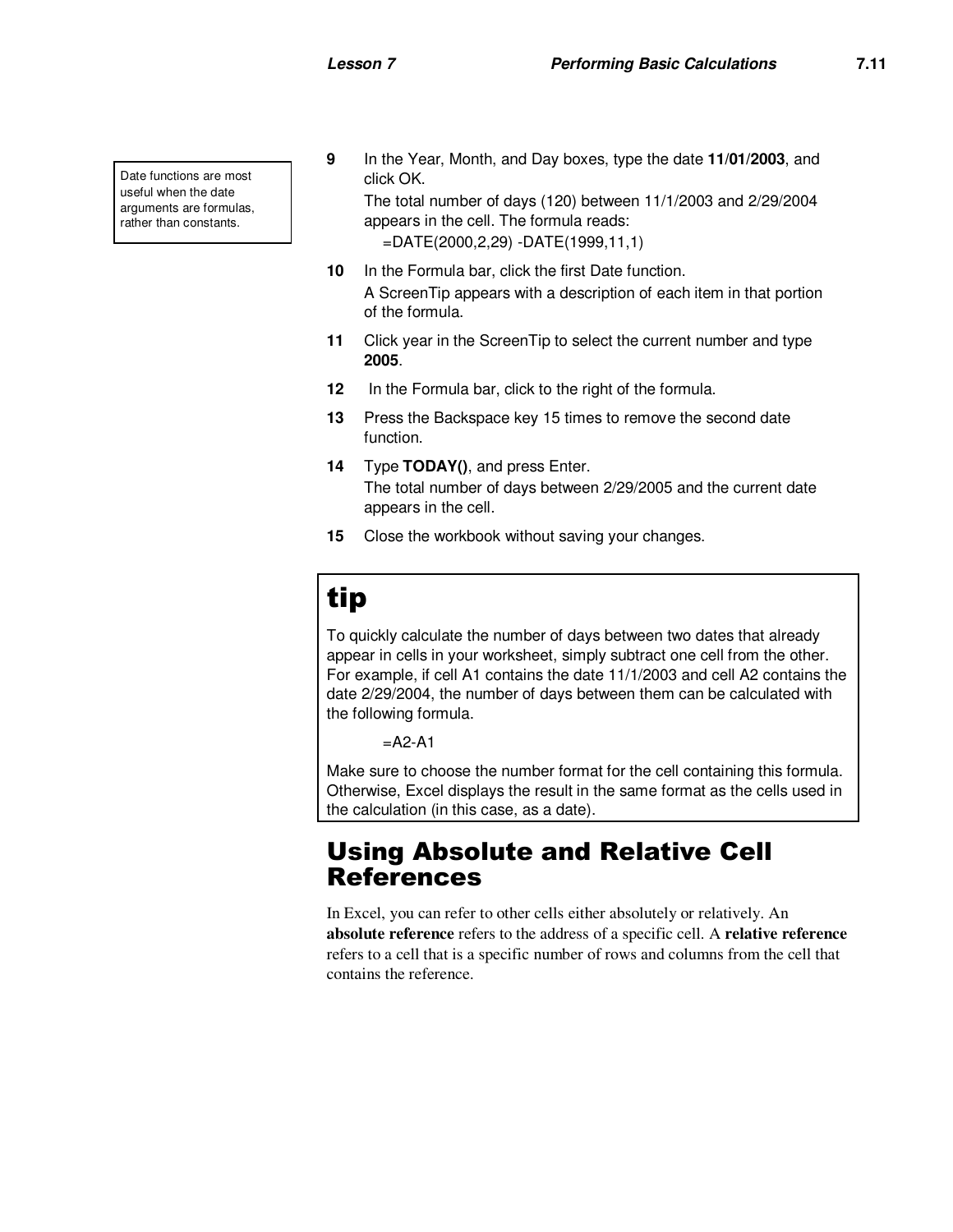Cell references are frequently used in formulas. By default, cell references are relative, even if the formula contains the row letter and column number of the target cell. For example, if you enter

#### $=SUM(C4, C5)$

in cell C6, the resulting value in C6 will be  $C4 + C5$ . If you copy this formula to cell D6, the formula in D6 will appear as

#### $=$ SUM(D4,D5)

and the resulting value in cell  $D6$  will be  $D4 + D5$ . Excel automatically adjusts the cell references relative to their new location; that's why they are called "relative" cell references.

In some cases, however, you need cell references that won't change when you copy them from one location to another. For example, a formula might refer to a cell with a rate of interest that is always stored in a particular cell. It's also possible for a cell reference to have an absolute reference to a row but not to a column, and vice versa. To make a cell reference absolute, type a dollar sign (\$) before either or both of the column or row references.

For example, \$C\$1 is an absolute reference to cell C1. \$C1 is an absolute reference to column C, but the reference to row 1 is relative. C\$1 is a relative reference to column C, but the reference to row 1 is absolute.

## tip

Using **3-D references**, you can link to cells in other worksheets or workbooks. This type of reference, covered in Lesson 5, "Working with Rows, Columns, Worksheets, and Workbooks," can also be absolute or relative.

At Adventure Works, the reservations manager is having trouble copying the formulas in his worksheet that calculate simple averages. Using a combination of absolute and relative references, however, he is able to easily replicate the formulas to compute the necessary averages.

In this exercise, you use absolute references and relative references to build and copy a formula.

- **1** Open the Lodging Usage workbook with which you worked earlier in this lesson.
- **2** Double-click cell C13.
- **3** Type a dollar sign (**\$**) before the A in the reference to cell A5, and press Enter. The formula reads =C5/\$A5.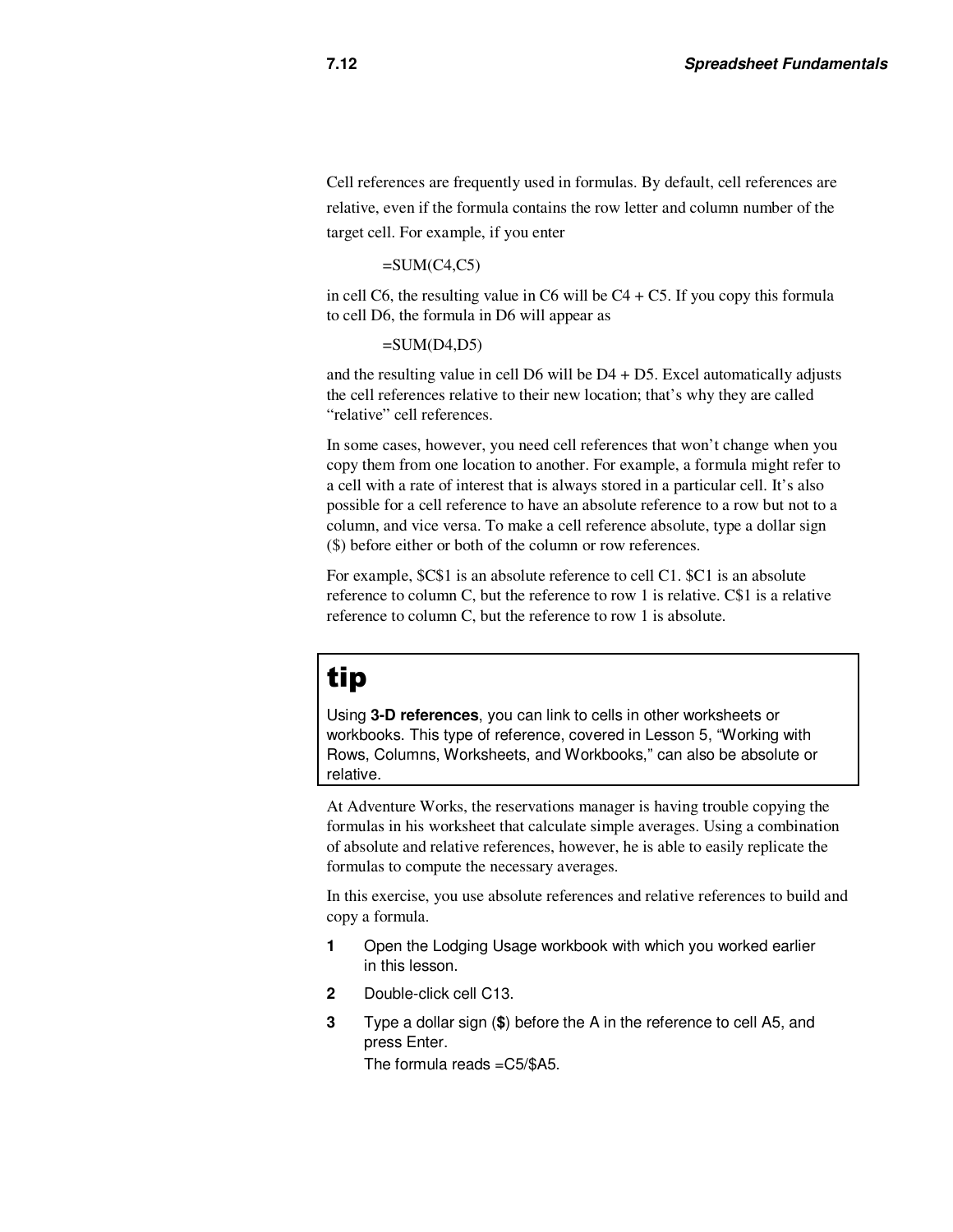**4** Copy the formula in cell C13 to cell D13, and click cell D13 if necessary to select it.

The formula in cell D13 reads =D5/\$A5. Because the column reference to cell A5 is absolute, that reference does not change when the formula is copied. The reference to the first cell in the formula is entirely relative.

- **5** Copy the formula in cell C13 to cell C14, and click cell C14. The formula in cell C14 reads =C6/\$A6. Because the reference to column A is absolute, that reference does not change when the formula is copied. However, the row reference is still relative, so that value is updated when the formula is copied. The reference to the first cell is entirely relative.
- **6** Using Fill handles, copy the formula to complete the Average Number of Nights Occupied Per Room table (C13:N16).

| 11 |                  |       | Average Number of Nights Occupied per Room |       |       |       |       |       |       |       |       |       |       |      |
|----|------------------|-------|--------------------------------------------|-------|-------|-------|-------|-------|-------|-------|-------|-------|-------|------|
|    | <b>Type of</b>   |       |                                            |       |       |       |       |       |       |       |       |       |       |      |
| 12 | Room             | Jan   | Feb                                        | Mar   | Apr   | May   | Jun   | Jul   | Aug   | Sep   | Oct   | Nov   | Dec   | Aver |
| 13 | Chalet           | 30.25 | 25.92                                      | 20.58 | 14.67 | 11.92 | 10.08 | 12.83 | 18.17 | 19.92 | 22.92 | 25.25 | 29.83 |      |
| 14 | Cabin            | 20.55 | 21.45                                      | 19.80 | 14.60 | 12.70 | 24.20 | 25.05 | 27.75 | 24.65 | 18.30 | 12.25 | 18.55 |      |
| 15 | RV Space         | 3.35  | 3.93                                       | 8.08  | 11.68 | 19.80 | 25.70 | 28.58 | 27.40 | 22.20 | 15.93 | 6.10  | 3.53  |      |
| 16 | <b>Tent Site</b> | 0.00  | 0.00                                       | 0.22  | 0.94  | 8.62  | 19.24 | 27.62 | 28.52 | 20.22 | 1.36  | 0.12  | 0.00  |      |
| 17 | Total            | 54.15 |                                            |       |       |       |       |       |       |       |       |       |       | E    |
| 18 |                  |       |                                            |       |       |       |       |       |       |       |       |       |       |      |

**7** Save and close the workbook.

## Using Basic Statistical Functions

Excel offers hundreds of functions, many of which are very specific to certain tasks or to people in certain occupations. Most people find that there are a couple of functions that they use all of the time and many that they will never have reason to use. Excel's basic and most frequently used functions are shown in the following table.

| <b>Function</b> | <b>Example</b>                                                              |                    |  |
|-----------------|-----------------------------------------------------------------------------|--------------------|--|
| Sum             | Totals the numeric arguments.                                               | $=SUM(B5:B10)$     |  |
| Average         | Computes the average<br>(arithmetic mean) of the<br>numeric arguments.      | $=$ AVERAGE(B5:B10 |  |
| Count           | Within the argument list,<br>counts only the cells that<br>contain numbers. | $=$ COUNT(B5:B10)  |  |
| Min             | Returns the smallest number<br>within the arguments.                        | $=MIN(B5:B10)$     |  |
| Max             | Returns the largest number<br>within the arguments.                         | $=MAX(B5:B10)$     |  |

The activities manager at Adventure Works is learning which Excel functions might help her devise a strategy for activities in the next year.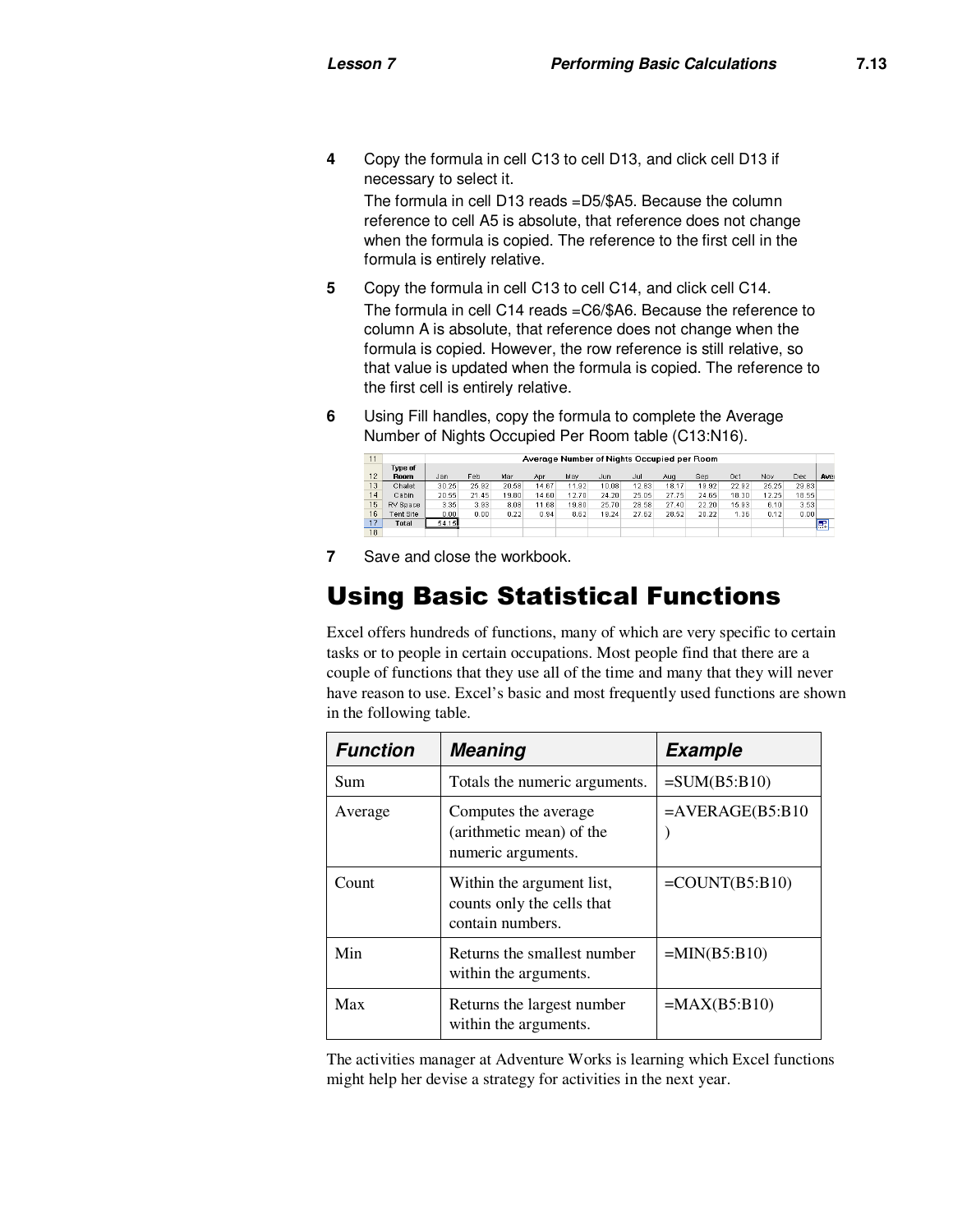In this exercise, you create formulas using the AVERAGE, MIN, and MAX functions.

- **1** In the Activity Rentals workbook, click cell A20, if necessary, and click the Insert Function button.
- **2** Click AVERAGE in the Select a function list and then click OK.
- **3** In the Number 1 box, click the Collapse Dialog button. The Function Arguments dialog box collapses, allowing you to select the range of cells to be averaged.
- **4** Select cells C15:N15, and click the Expand Dialog button in the Function Arguments dialog box.

The Function Arguments dialog box appears with the completed AVERAGE function.

| <b>Function Arguments</b>                           |                                                             |                                                                                                                                                                                    |
|-----------------------------------------------------|-------------------------------------------------------------|------------------------------------------------------------------------------------------------------------------------------------------------------------------------------------|
| AVERAGE<br>Number1 $C15:N15$<br>Number <sub>2</sub> |                                                             | $\mathbb{E} = \{11, 13, 9, 16, 20, 14, 1$<br>$\mathbf{E}$ $\mathbf{E}$ number                                                                                                      |
|                                                     | arrays, or references that contain numbers.<br>the average. | $= 15.5$<br>Returns the average (arithmetic mean) of its arguments, which can be numbers or names,<br>Number1: number1, number2,  are 1 to 30 numeric arguments for which you want |
| Formula result =<br>Help on this function           | 16                                                          | Cancel<br>OK                                                                                                                                                                       |

- **5** In the Function Arguments dialog box, click OK. The average number of pairs of binoculars rented per month (16) appears in cell A20.
- **6** Click in the Formula bar and select the word AVERAGE.
- **7** Click the Functions down arrow to the left of the Formula bar (currently displaying the text AVERAGE), and click MAX. The Function Arguments dialog box opens with the range previously used already entered.

| <b>Function Arguments</b>                                                                                                      |                                                         |
|--------------------------------------------------------------------------------------------------------------------------------|---------------------------------------------------------|
| MAX<br>Number1 3159915<br>Number <sub>2</sub>                                                                                  | $\mathbb{E} = \{11, 13, 9, 16, 20, 14, 1$<br>™ = number |
| Returns the largest value in a set of values. Ignores logical values and text.                                                 | $= 25$                                                  |
| Number1: number1,number2, are 1 to 30 numbers, empty cells, logical values, or<br>text numbers for which you want the maximum. |                                                         |
| Formula result =<br>25                                                                                                         |                                                         |
| Help on this function                                                                                                          | Cancel<br>OK                                            |

## tip

If you forget the syntax for a function you want to use, type **=** and the name of the function in a cell, and then press Ctrl+A. The Function Arguments dialog box appears so you can enter the arguments for your function.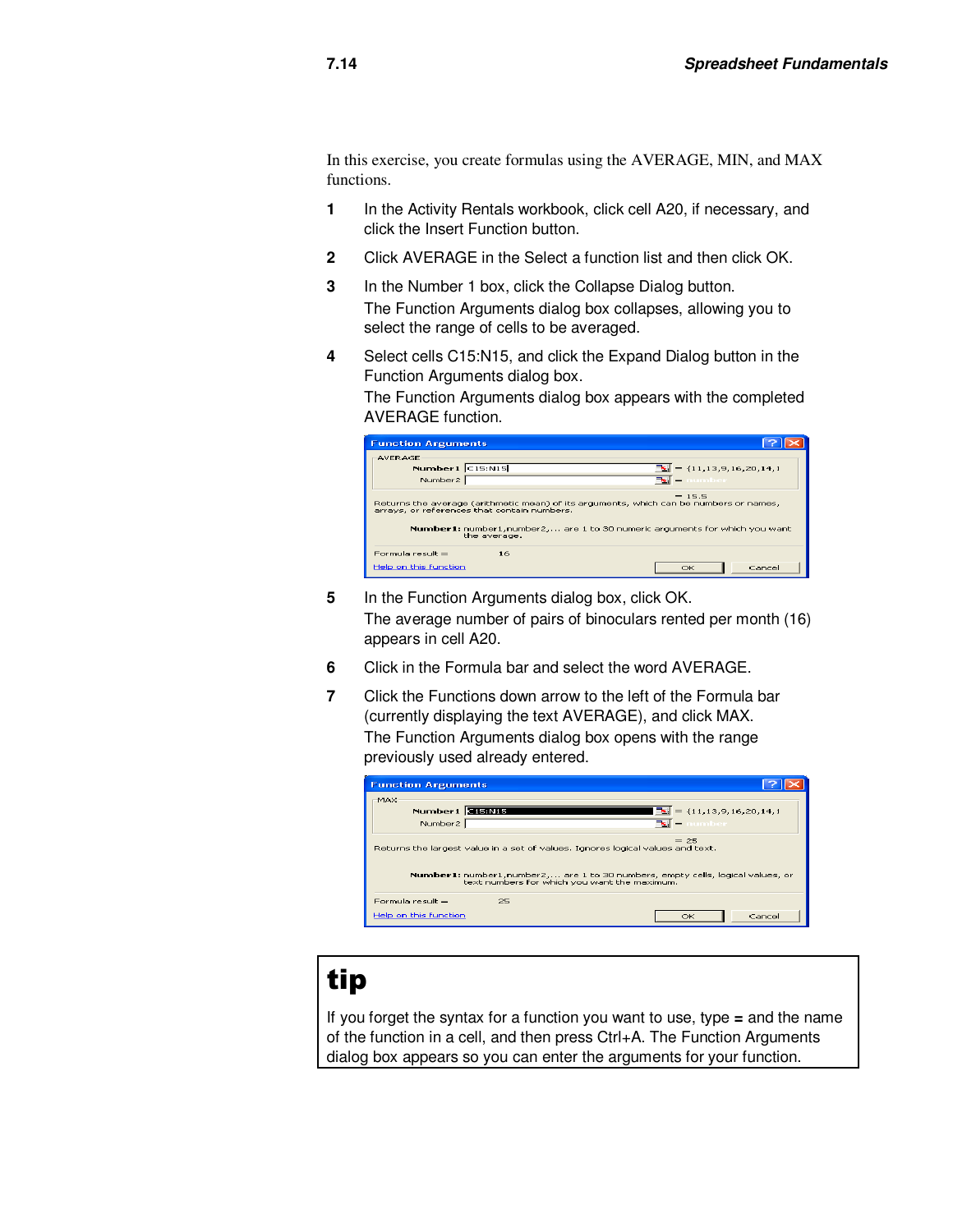**8** In the Function Arguments dialog box, click OK.

The highest number of pairs of binoculars rented in a month (25) appears in cell A22.

- **9** Click cell A24, type **=MIN(C15:N15)**, and then press Enter. The lowest number of pairs of binoculars rented in a month (9) appears in cell A24.
- **10** Delete the entries in cells A20 and A24. Keep this file open for the next exercise.

## Using Numbered Series and AutoFill

When you enter data that forms a series or pattern, Excel can save you time by completing the series for you.

If you're entering sequential numbers, the days of a week, the months in a year, or another series, you don't have to type each item in the series. Just type the first one or two entries, and use **AutoFill** to finish the series for you.

For example, if you want to enter days of the week in a worksheet, type *Monday* (or whichever day you want to start with), and then use AutoFill to enter the rest of the days. If you want to enter every *other* day in a worksheet, type *Monday* in the first cell, *Wednesday* in the second cell, and then use AutoFill to finish the series.

A new feature in the current version of Excel is the Auto Fill Options button that appears next to data you add to a worksheet using either AutoFill or FillSeries. Much like the Paste Options button, clicking the Auto Fill Options button displays a list of actions Excel can take regarding the cells affected by your Fill operation. This table summarizes the options in the list:

| <b>Option</b>                  | <b>Action</b>                                                                                                                                                                                        |  |
|--------------------------------|------------------------------------------------------------------------------------------------------------------------------------------------------------------------------------------------------|--|
| Copy Cells                     | Copy the contents of the selected cells to the cells<br>indicated by the Fill operation.                                                                                                             |  |
| <b>Fill Series</b>             | Fill the cells indicated by the Fill operation with<br>the next items in the series.                                                                                                                 |  |
| <b>Fill Formatting Only</b>    | Copy the format of the selected cell to the cells<br>indicated by the Fill operation, but do not place<br>any values in the target cells.                                                            |  |
| <b>Fill Without Formatting</b> | Fill the cells indicated by the Fill operation with<br>the next items in the series, but ignore any<br>formatting applied to the source cells.                                                       |  |
| Fill <sequence></sequence>     | This option changes according to the series Excel<br>detects and seems to have the same effect as the<br>Fill Series option. If you do not use a recognized<br>sequence, the option does not appear. |  |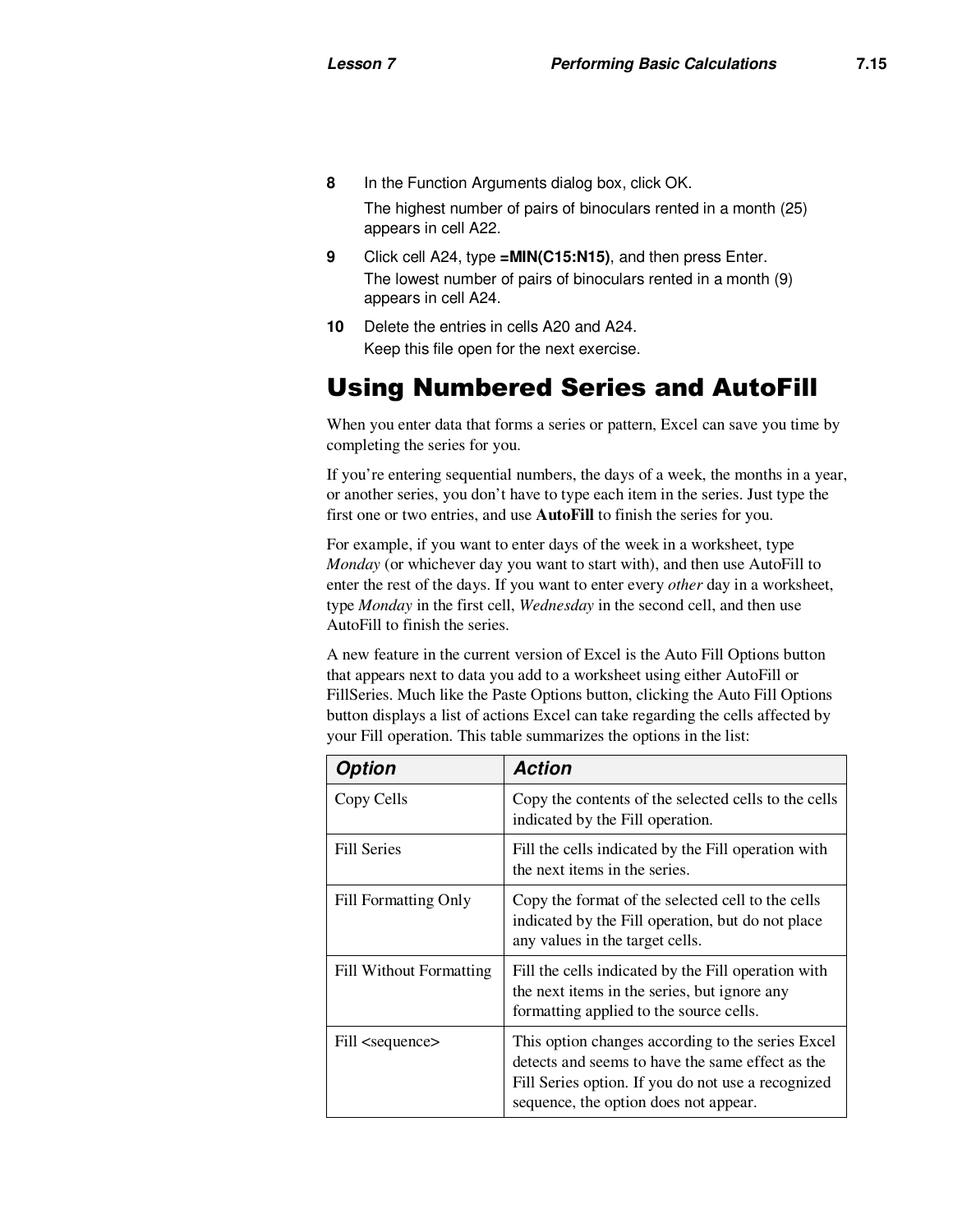## tip

If the Auto Fill Options button doesn't appear, you can turn the feature on by clicking Options on the Tools menu. In the dialog box that appears, click the Edit tab and then select the Show Paste Options buttons check box.

In this exercise, you use AutoFill to fill cells in a worksheet.

- **1** In the Activity Rentals workbook, click the Sheet2 sheet tab.
- **2** Click cell B1, type **January**, and then press Enter.
- **3** Select cells B1:M1.
- **4** On the Edit menu, point to Fill, and click Series. The Series dialog box appears.

| <b>Series</b>                                |                                                 |                                                            |
|----------------------------------------------|-------------------------------------------------|------------------------------------------------------------|
| Series in:<br><sup>(</sup> Rows<br>C Columns | Type:<br>⊕ Linear<br>C Growth<br>$\subset$ Date | -Date unit:<br>$C$ Day<br>$\Gamma$ Weekday<br>$\cap$ Month |
| Trend<br>Step value:                         | C AutoFill<br>Stop value:<br>ОК                 | $\Gamma$ Year<br>Cancel                                    |

- **5** In the Type section, click the AutoFill option, and click OK. The months of the year fill row 1.
- **6** Click cell A2, type **1st**, and then press Enter.
- **7** The insertion point moves to cell A3.
- **8** Type **3rd**, and press Enter.
- **9** Select the range A2:A3, and drag the Fill handle down to cell A17. Odd numbered days fill the column.

### tip

Excel includes another timesaving feature called AutoComplete. AutoComplete can finish text entries for you when you type in a column. If the first few letters that you type match a previous entry in the column, Excel completes the entry. You can disable AutoComplete by clicking Options on the Tools menu, clicking the Edit tab, and clearing the Enable AutoComplete For Cell Values check box.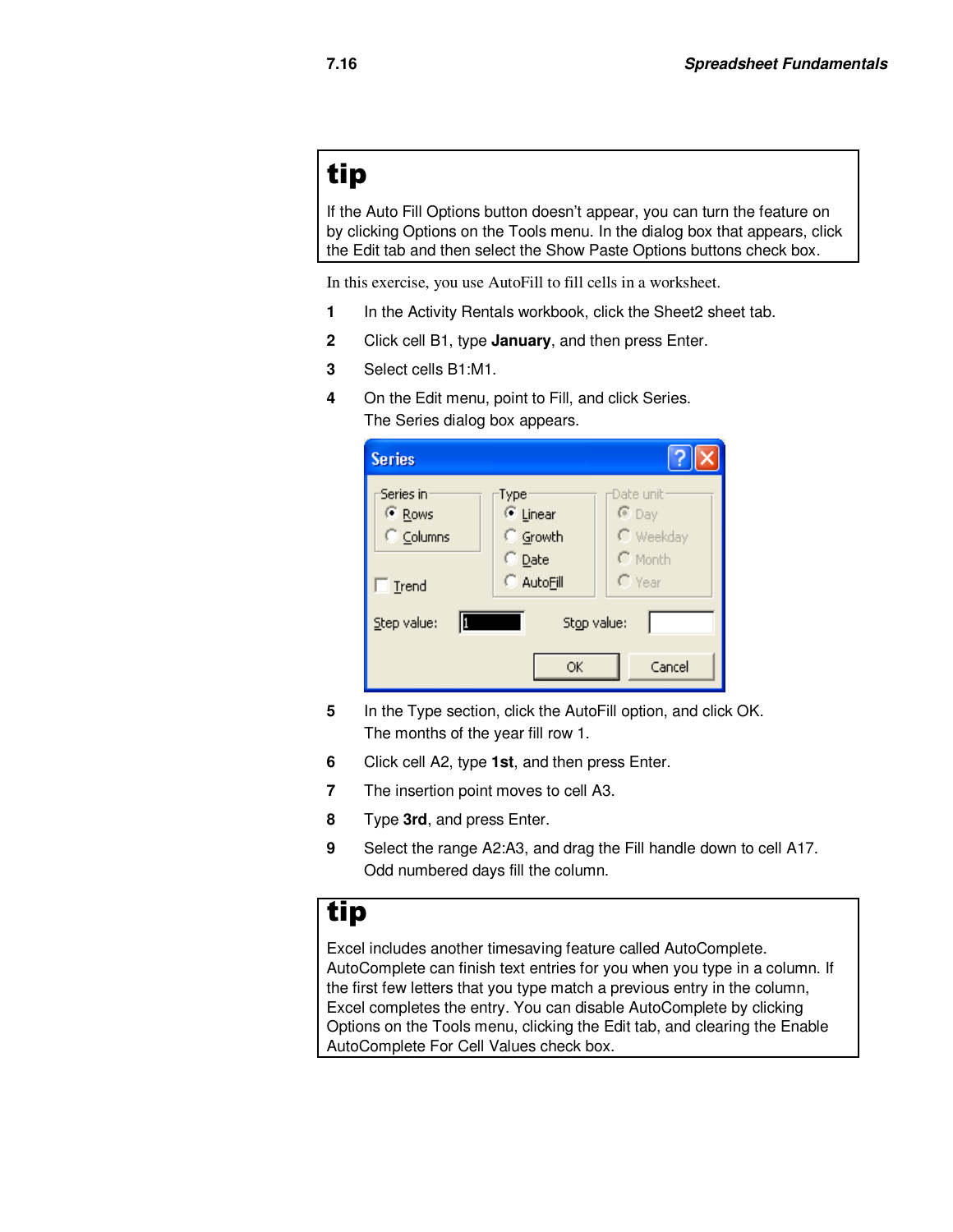## Lesson Wrap-Up

In this lesson, you learned how to create, copy, and edit formulas. You also learned how to use AutoSum, the Insert function, Date functions, basic Statistical functions, and absolute and relative cell references. Finally, you learned how to use AutoFill when working with numbered series.

If you are continuing to other lessons:

■ Close the Activity Rentals workbook and save your changes.

If you are not continuing to other lessons:

- **1** Close the Activity Rentals workbook and save your changes.
- **2** Click the Close button in the top-right corner of the Excel window.

## Quick Quiz

- **1** How can you enter a formula into a cell?
- **2** What is the quickest way to total a column of values?
- **3** How can you copy a formula to a range of adjacent cells?
- **4** What are two ways to edit a formula in a cell?

## Putting It All Together

**Exercise 1:** Open the Lodging Usage workbook, and copy the formula in cell O5 to cells O6:O9. Then complete the row of totals in the next table, and create a formula to compute the average number of nights occupied in each room type for the year. Finally, compute the occupancy rates, and figure the average occupancy rate of each room type for the year.

**Exercise 2:** Open the Activity Rentals workbook, and complete the table on the Monthly Rentals worksheet. Calculate the total number of rentals each month, the annual income for each type of equipment, and the total annual income. Use the NOW function to display the current date and time in cell A1. On Sheet2, use AutoFill to replace the list of odd-numbered days with a list of years beginning with 2000 and ending in 2015.